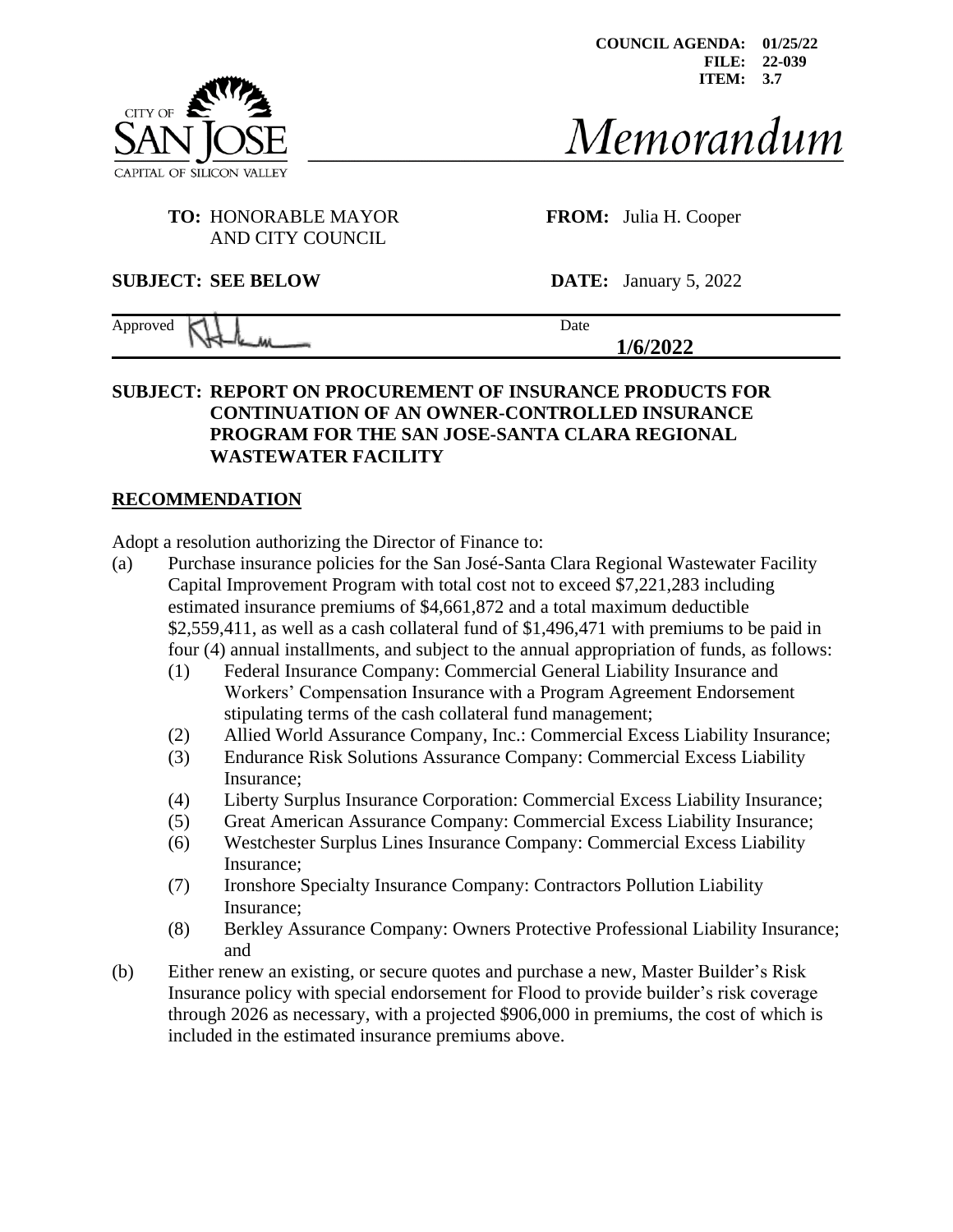## **OUTCOME**

Implementation of a second multiline owner-controlled insurance program (OCIP) for Capital Improvement Program (CIP) projects to be performed at the San José-Santa Clara Regional Wastewater Facility (RWF) will generate program savings and enhance safety, risk, and claims management services.

# **EXECUTIVE SUMMARY**

An OCIP provides a centralized insurance program for losses associated with onsite construction of CIP projects at the RWF. The implementation of an OCIP is anticipated to generate cost savings, provide broader insurance coverage, and deliver improved claims, loss control, and safety management services for the City. Based on market rates and the best value insurance products available, staff recommends procuring \$100 million in combined commercial general and excess liability insurance, worker's compensation coverage, builder's risk insurance for replacement value of scheduled projects, excess professional liability insurance up to \$10 million per claim, and \$10 million per occurrence pollution liability insurance.

# **BACKGROUND**

On December 13, 2016, City Council approved an agreement with Alliant Risk Insurance Services, Inc. (Alliant) to provide broker, administrative, and claims management services to assist the City with the marketing and implementation of an OCIP for the capital improvement projects at the RWF<sup>1</sup> for an initial term of December 14, 2016, through December 13, 2021, with the ability to exercise up to two (2) five-year options to extend the term of the agreement through December 13, 2031. At that time, the City implemented an OCIP in accordance with the recommendations of a feasibility study that concluded the City would likely achieve cost savings and increased scope of coverage through use of an OCIP to insure the CIP projects at the RWF. Through an OCIP, the City would arrange a master insurance program to protect and manage risk for contractors and subcontractors involved in the CIP projects at the RWF.

On June 20, 2017, City Council approved the purchase of insurance products for an OCIP at the RWF<sup>2</sup>, and in July 2017, the City implemented an OCIP with the Cogeneration Facility being the first capital project covered by the program. Included coverage lines were commercial general liability, excess liability, workers' compensation, builder's risk, and pollution liability insurance. The City elected against adding professional liability to the OCIP. Coverage applied to contractors and subcontractors that performed onsite work for capital projects that were not yet in construction as of the execution date of the OCIP policies but scheduled to start

<https://www.sanjoseca.gov/home/showpublisheddocument/58536/637249852763170000>

<sup>1</sup> Council Agenda December 13, 2016, Item 2.23:

[http://sanjose.granicus.com/GeneratedAgendaViewer.php?event\\_id=a3998d1a-c7f0-4371-8ba5-ffab3d9c497b](http://sanjose.granicus.com/GeneratedAgendaViewer.php?event_id=a3998d1a-c7f0-4371-8ba5-ffab3d9c497b)  $2^2$  Council Agenda June 20, 2017, Item 7.1: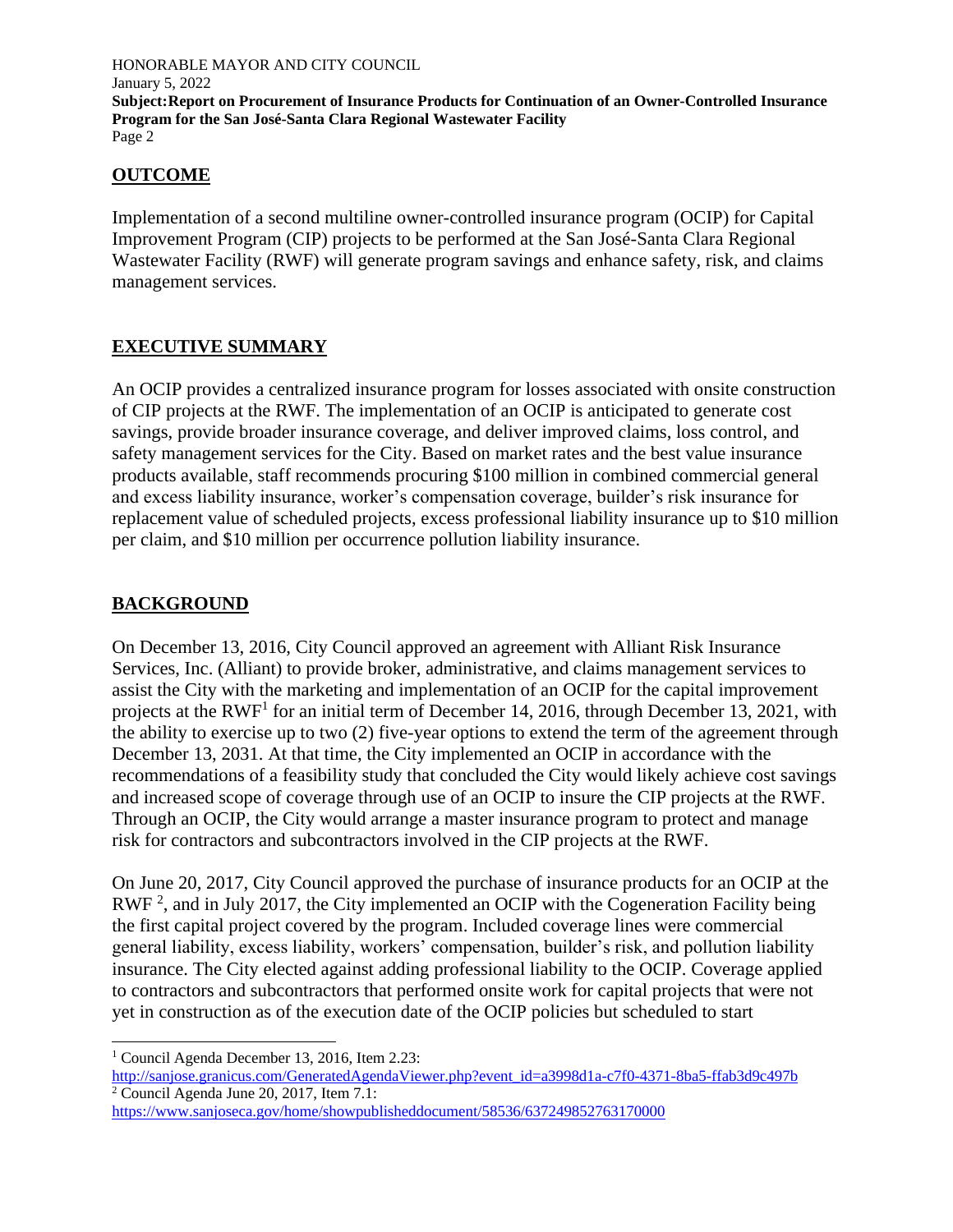construction on or before December 2022 ("Program Participants"). Due to available insurance products and policy terms, capital improvement projects at the RWF concluding after March 30, 2023 would be covered through a second OCIP or through the requirement of contractor provided insurance.

In May 2021, staff began evaluating the feasibility of implementing a second OCIP to cover projects that concluded after March 30, 2023, including the Digested Sludge Dewatering Facility project, which is expected to commence in early 2022, but is not projected to achieve beneficial use until January 2025.

# **ANALYSIS**

In November 2021, Alliant presented insurance quotations to City staff for review. The quotes were based on \$310.6 million in construction values. Staff compared the quotes and evaluated for scope of coverage, cost, the insurer's financial strength as measured by its A.M. Best Financial Strength Rating, the insurer's reputation on paying and administering claims, and the insurer's resources to provide industry-related services such as risk related and loss control services.

## **Cost Analysis**

Total insurance premiums for the recommended products over the next five years are \$4,661,872 versus estimated contractor costs for insurance covering the same construction values of approximately  $$7,765,000^3$ . Additional program costs may arise from payment of claims deductibles, revisions in CIP project costs, or scheduling of additional projects. The City will annually submit updated construction values and payrolls to the selected insurance carrier who will review the data to determine if there are any policy premium adjustments because of additional scheduled projects or increased construction values.

In addition to premium costs, a cash collateral fund will be established at \$1,496,471 with \$374,118 to be paid in FY 2021-2022 and every year thereafter for four (4) years. Any remaining collateral will be released on or before the end of the policy period, including the product warranty phase, and close out of pending claims and as set forth in the Reimbursement, Indemnification, and Security Agreement (Security Agreement), which stipulates the terms of the cash collateral fund management. Failure to make premium payments or collateral payments may result in cancellation of insurance coverage.

In addition to fixed premium costs, the City is subject to a maximum aggregate deductible of \$2,559,411 for losses under the applicable deductible. Each individual occurrence has a \$250,000 deductible for the commercial general liability and workers' compensation insurance. As losses arise, the City will be required to replenish the collateral fund as required by the

<sup>3</sup> Based on Alliant estimate of contractor insurance costs at approximately 2.50% of total construction values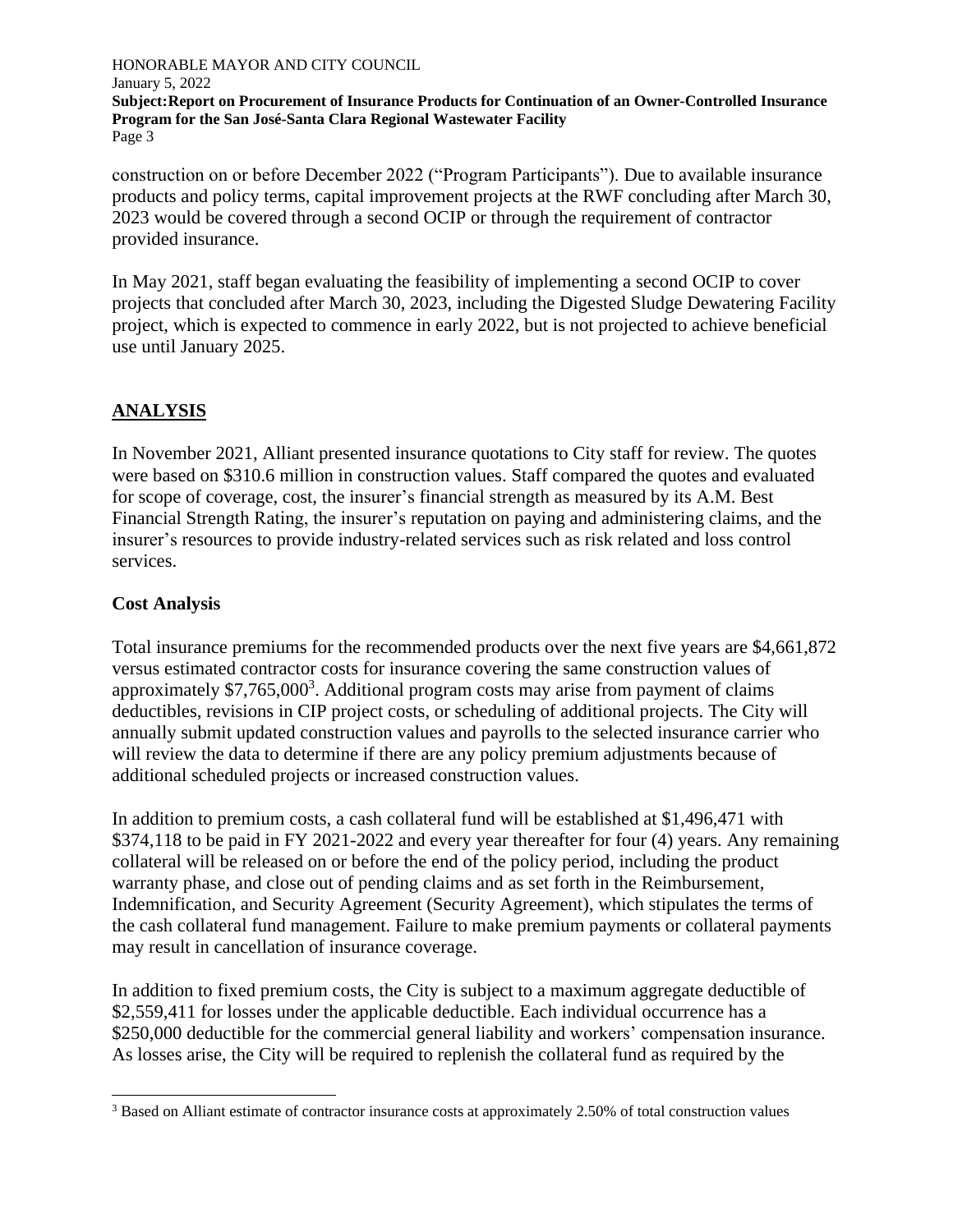Security Agreement. At maximum loss, the total cost of the OCIP is \$7.22 million compared to estimated contractor costs through traditional contractor provided insurance of \$7.77 million. Please see Appendix A for a summary of insurance coverage by product. Historically, with other City-administered OCIPs, program losses reported were below 35% of the maximum loss exposure of the OCIP. The current RWF OCIP has incurred under \$2,000 in losses as of this date.

## **Commercial General Liability and Worker's Compensation Insurance (combined product)**

The OCIP, with the recommended carrier, Federal Insurance Company, includes primary and noncontributory coverage through a multiline policy for commercial general liability and workers' compensation insurance. The commercial general liability insurance provides coverage for third party property damage or bodily injury for liabilities arising out of premises, operations, products and completed operations, personal and advertising injury, and liability assumed under an insured contract. Policy limits are \$2.0 million per occurrence with a \$4.0 million aggregate and are subject to a \$250,000 per occurrence deductible including any claims handling fees. Products and completed operations coverage is for ten (10) years from completion of the scheduled CIP project or until end of the statute of repose, whichever is shorter.

Workers' Compensation insurance includes employer's liability coverage and statutory workers' compensation claims coverage for Program Participants for on-site, work-related injuries. Coverage excludes City employees and work performed offsite unless added by special endorsement.

The total policy premium is \$1,554,802. Substantial increases in construction costs or additional projects may result in increased policy premiums above the noted premiums. As a condition of coverage, the City will execute a Security Agreement stipulating the terms of collateral management to fund losses for total collateral of \$1,496,471 which authorizes full release of collateral upon release by the insurance carrier or termination of coverage during the products and completed operations phase, whichever shall occur first.

Policy premiums shall be paid annually in five equal installments of \$388,701 excluding surplus lines taxes and fees. Cash collateral will be provided in four (4) equal installments of \$374,118.

#### **Commercial Excess Liability Insurance**

Excess liability insurance follows the form of the commercial general liability and employers liability coverages. Five (5) carriers, Allied World Assurance Company, Inc; Endurance Risk Solutions Assurance Company; Liberty Surplus Insurance Corporation; Great American Assurance Company, and Westchester Surplus Lines Insurance Company are layered to provide \$100 million in excess limits. The total premium for all excess liability policies, including estimated taxes and fees is \$1,695,475. All premiums for excess liability will need to be paid in FY 2021-2022.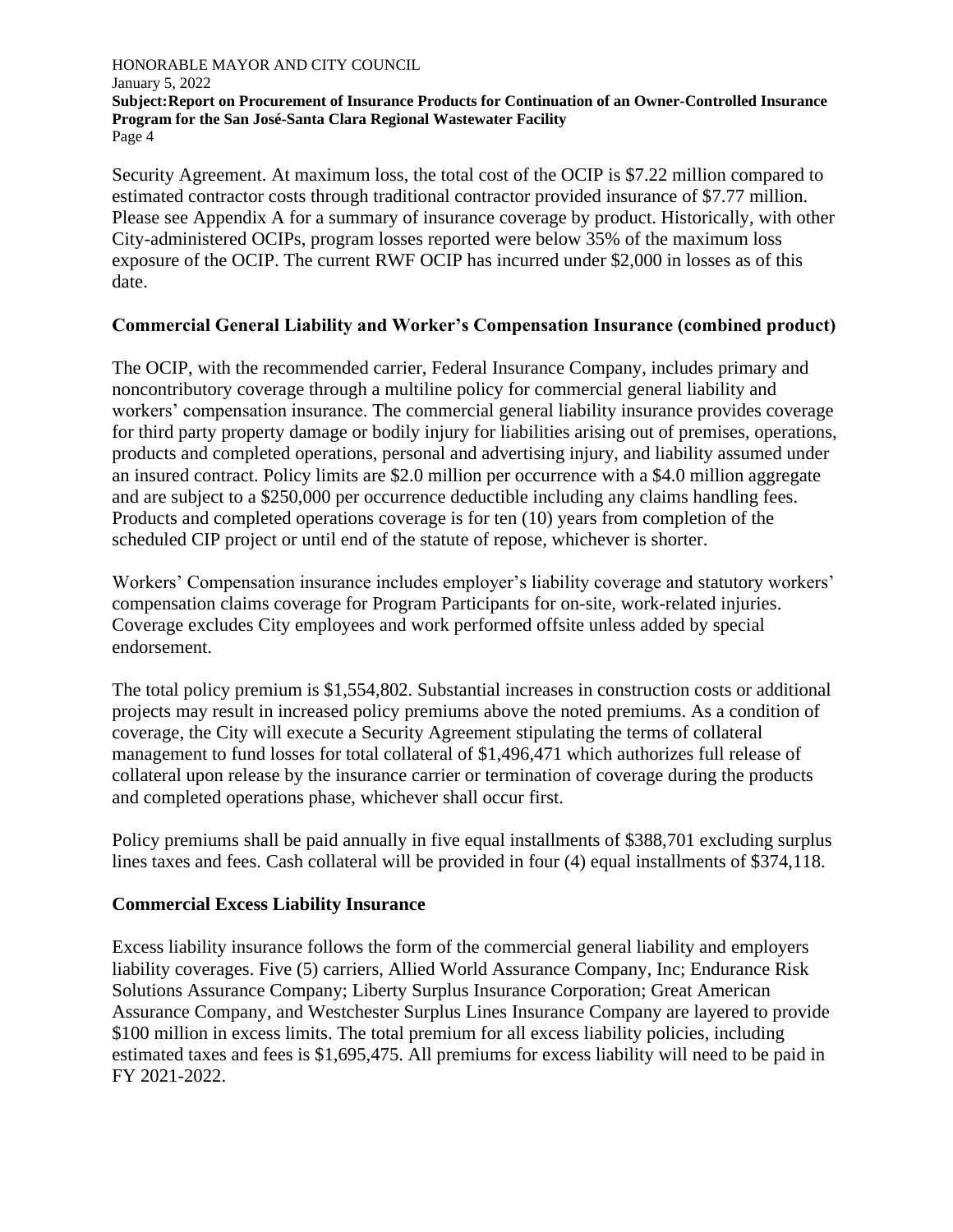#### **Builder's Risk Insurance**

Builder's Risk insurance provides total replacement cost for scheduled projects for all risks of physical loss and/ or damage including flood and excluding earthquake. The City participates in a Master Builder's Risk (MBR) insurance policy for the RWF OCIP. An MBR insurance policy is generally used when multiple construction projects are planned with varying start and end dates, and typically has a coverage period of 24 months.

The current coverage with Liberty Mutual Fire Insurance Company in place for all projects starting prior to April 1, 2022, includes a \$25 million flood sublimit per occurrence and annual aggregate. The policy has a \$50,000 deductible for all risk of loss excluding flood. The flood coverage deductible is 5% minimum loss of total insured value with minimum of \$250,000 deductible and maximum policy limits of \$25 million. The policy will be endorsed to add Program Participants as additional named insureds, as their interests may appear. The City's current policy ends on April 1, 2022.

For the second OCIP, the City will require two (2) MBR insurance policies to provide builder's risk coverage through the course of construction. In early 2022, Alliant will go out to market to secure quotes to place a new MBR insurance policy or renew the City's existing policy for coverage through 2024. In 2024, staff will assess and seek placement of a new policy or renewal of the existing policy for coverage through 2026, as necessary.

The estimated premiums for builder's risk insurance based on the construction values for the second OCIP are estimated to be \$906,000. Staff estimates that \$325,000 in premiums will be due in FY 2021-2022.

#### **Excess Professional Liability Insurance**

Excess professional liability coverage provides claims-made, project specific coverage to the City for liabilities and exposures resulting from breach of the performance of professional services providers, including design, architecture and engineering work. The \$10 million in professional liability coverage is in excess of the individual policies of these professionals, which must provide a minimum of \$2 million in professional liability coverage, and applies only after exhaustion of proceeds on those policies. The City elected against purchasing Excess Professional Liability insurance for the first OCIP but is recommending purchasing a policy for the second OCIP for \$315,263, a nominal 0.1% of the \$310.6 million in construction values and to provide additional coverage for the respective projects.

Total premiums for Excess Professional Liability insurance with the recommended carrier Berkley Assurance Company including taxes and fees are \$315,263. All premiums for excess professional liability insurance will need to be paid in FY 2021-2022.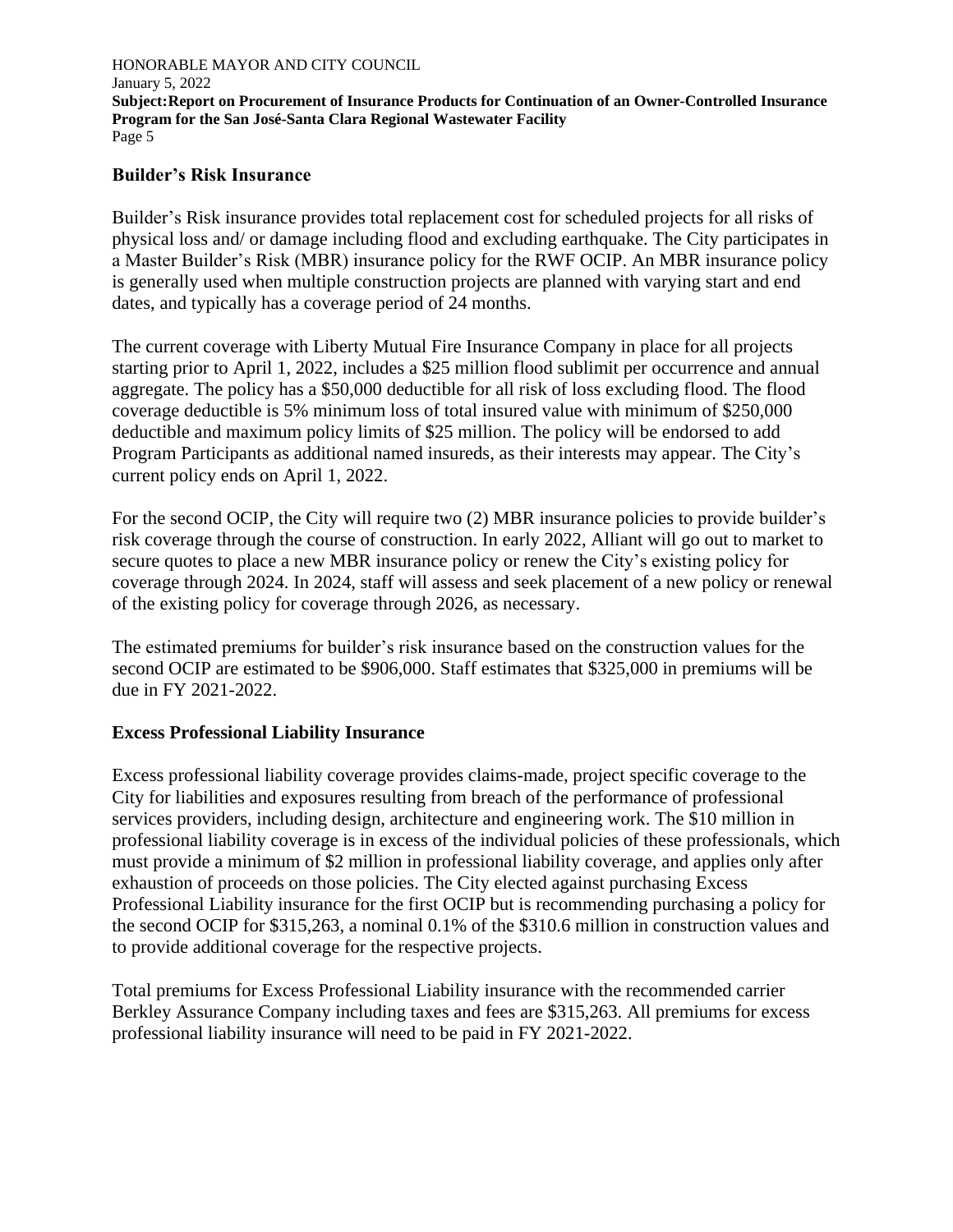## **Pollution Liability Insurance**

Pollution liability insurance protects the City from third party claims for damages caused by pollution conditions arising from the insured's covered operations. The policy has a ten-year completed operations endorsement. Non-owned disposal site coverage, designed to protect insureds against claims for bodily injury, property damage, or cleanup costs made against a disposal facility and environmental regulators or attorneys representing the disposal facility, is also provided for in the policy.

Total premiums for pollution liability insurance with the recommended carrier Ironshore Specialty Insurance Company total \$190,332. All premiums for pollution liability insurance will need to be paid in FY 2021-2022.

## **Terrorism Risk Insurance Act (TRIA) of 2002 as Amended**

The TRIA coverage provides an insurance mechanism (shared by private carrier and federal government) for losses arising from acts of terrorism as certified by the Secretary of Treasury. TRIA coverage is recommended for the aforementioned policies and has been calculated as part of the total premium due for each insurance policy described in the memorandum.

## **CONCLUSION**

Approval of this recommendation will ensure the City maintains appropriate property and casualty insurance coverage to provide financial protection from certain types of catastrophic or financial losses during the next five years of capital projects at the RWF.

## **EVALUATION AND FOLLOW-UP**

A progress report on the OCIP and other RWF capital projects will be made to the Transportation and Environment Committee on a semi-annual basis. In 2022, the City will place or renew the Builder's Risk policy and repeat the exercise in 2024. In 2025, the City will evaluate and make recommendations on whether to issue a Phase III OCIP for ongoing and not yet commenced CIP projects at the RWF.

## **CLIMATE SMART SAN JOSE**

The recommendation in this memo has no effect on Climate Smart San José energy, water, or mobility goals.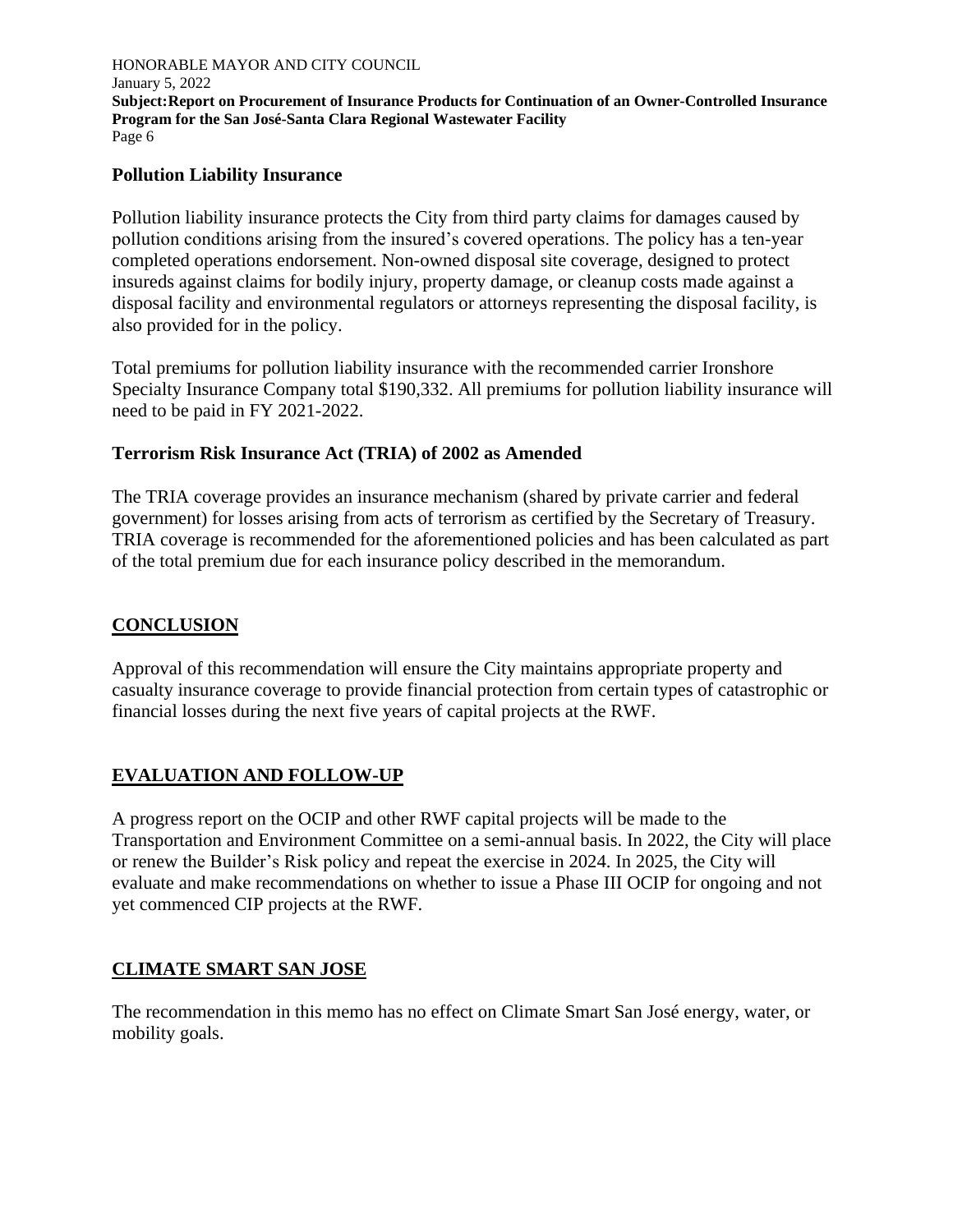## **POLICY ALTERNATIVES**

*Alternative # 1:* Decline to procure and implement an OCIP and apply traditional contractor provided insurance requirements to contracts for the capital projects to be performed at the RWF. **Pros:** Unlike with an OCIP, if the City elected this approach, the City would not require the use of broker, claims, and administrative services or internal resources as may be required to implement an OCIP. The City would not have a variable cost exposure associated with the insurance product.

**Cons:** The City would lose control on negotiating policy terms, have a narrower scope of coverage, assume costs related to multiparty litigation and limits issues, and would not have a centralized safety program, which promotes better control and fosters the City's zero accident initiative. Extended warranty coverage may result in a reduction in the period of coverage. Prime contractors also often include insurance product markups in their costings.

**Reason for not recommending:** Anticipated cost savings, improved coverage terms and conditions, and improved safety are the three main objectives of an insurance program. In this instance, traditional, contractor provided insurance requirements are unlikely to meet these objectives.

## **PUBLIC OUTREACH**

This memorandum will be posted on the Treatment Plant Advisory Committee (TPAC) website for the January 13, 2022 meeting and the City Council website for the January 25, 2022 meeting.

## **COORDINATION**

This memorandum has been coordinated with the Environmental Services Department, the City Attorney's Office, and the City Manager's Budget Office.

#### **COMMISSION RECOMMENDATION/INPUT**

This item is scheduled to be heard at the January 13, 2022 Treatment Plant Advisory Committee (TPAC) meeting. A supplemental memo with TPAC's recommendation will be included in the amended January 25, 2022 City Council meeting agenda.

## **FISCAL/POLICY ALIGNMENT**

This Project is consistent with the City Council approved budget strategy to focus on rehabilitating aging RWF infrastructure, improve efficiency and reduce operating costs. This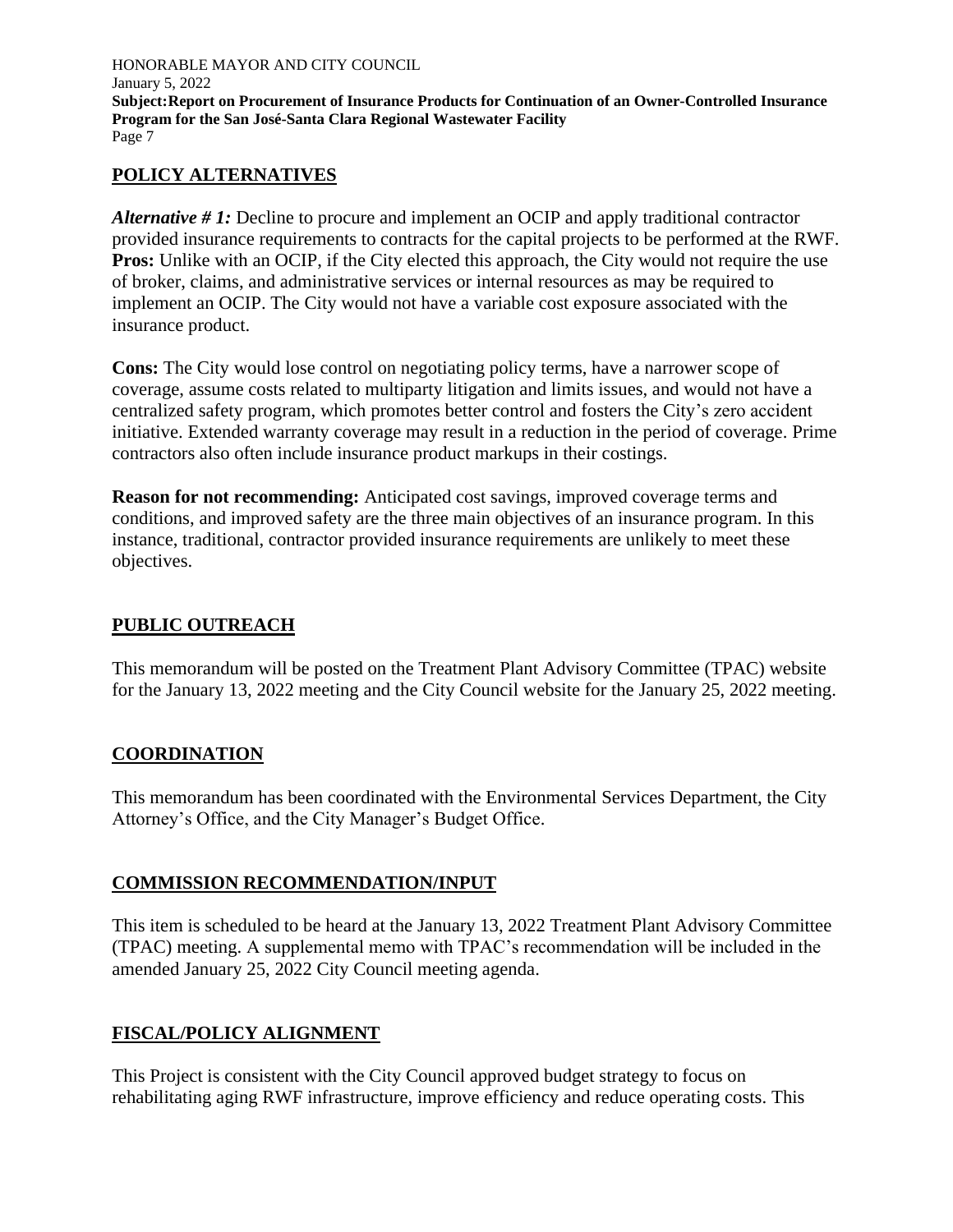product is also consistent with the budget strategy principle of focusing on protecting our vital core services.

## **COST SUMMARY/IMPLICATIONS**

| 1. | AMOUNT OF RECOMMENDATION/COST OF PROJECT:                         |             |
|----|-------------------------------------------------------------------|-------------|
|    | <b>Premium Summary</b>                                            |             |
|    | Commercial General Liability and Worker's Comp. Insurance         | \$1,554,802 |
|    | <b>Commercial Excess Liability Insurance</b>                      | 1,695,475   |
|    | Builder's Risk Insurance (Estimated)                              | 906,000     |
|    | <b>Excess Professional Liability Insurance</b>                    | 315,263     |
|    | <b>Contractors Pollution Liability</b>                            | 190,332     |
|    | <b>Total Premium Costs</b>                                        | \$4,661,872 |
|    | Total Collateral (cash collateral posted to cover estimated claim |             |
|    | payments for losses under applicable policy deductible)           | \$1,496,471 |
|    | Premium Costs and Collateral to be paid in 2021-2022              |             |
|    | Commercial General Liability and Worker's Comp. Insurance         | \$388,701   |
|    | <b>Commercial Excess Liability Insurance</b>                      | 1,695,475   |
|    | Builder's Risk Insurance (Estimated)                              | 325,000     |
|    | <b>Excess Professional Liability Insurance</b>                    | 315,263     |
|    | <b>Contractors Pollution Liability</b>                            | 190,332     |
|    | Collateral                                                        | 374,118     |
|    | Total for 2021-2022                                               | \$3,288,889 |
| 2. | COST ELEMENTS OF AGREEMENT/CONTRACT:                              |             |
|    | <b>Total Premium Costs</b>                                        | \$4,661,872 |
|    | Potential Deductible Costs (Maximum Aggregate Deductible)         | 2,559,411   |
|    | Program Cost at Maximum Aggregate Deductible                      | \$7,221,283 |
|    | Total Collateral (replenished, as needed from payments up to the  |             |
|    | aggregate loss deductible for the program)                        | \$1,496,471 |
|    |                                                                   |             |

- 3. SOURCE OF FUNDING: 512-San José-Santa Clara Treatment Plant Capital Fund.
- 4. FISCAL IMPACT: This contract will have no additional impact on the San-José-Santa Clara Treatment Plant Operating Fund (Fund 513) or the General Fund.
- 5. PROJECT COST ALLOCATION: In accordance with the recommendations set forth in Capital Project Cost Allocations Technical Memorandum (Carollo Engineers, March 2016), the cost for programmatic services including insurance coverage will be allocated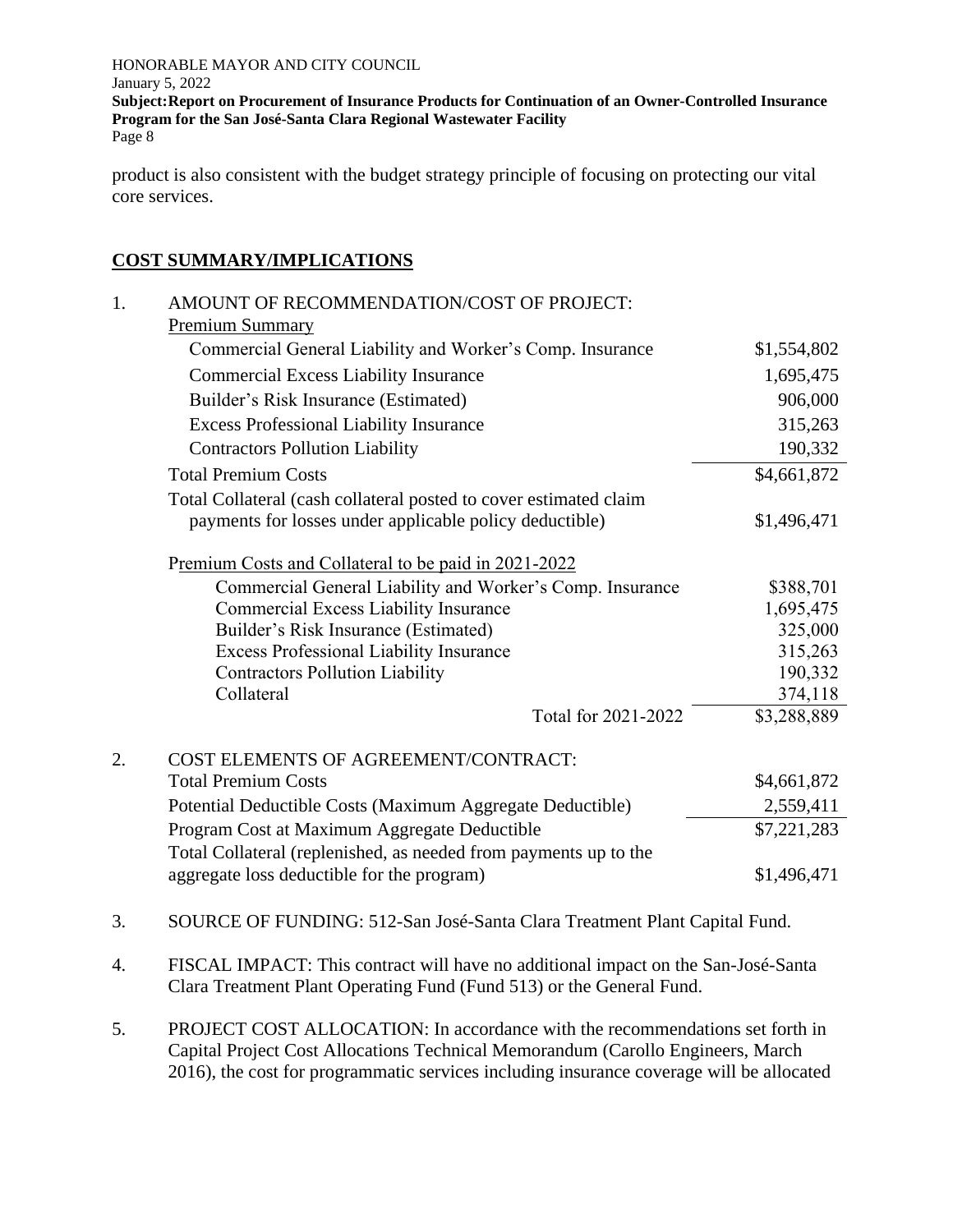#### HONORABLE MAYOR AND CITY COUNCIL

#### January 5, 2022

**Subject:Report on Procurement of Insurance Products for Continuation of an Owner-Controlled Insurance Program for the San José-Santa Clara Regional Wastewater Facility**

Page 9

among the users of the RWF between the four billable parameters relative to the rolling weighted average distribution of all RWF assets.

## **BUDGET REFERENCE**

| Fund # | Appn<br># | Appn Name                                    | Current<br>Total<br>Appn* | Amt for<br>Costs | 2022-2026<br>Adopted<br>Capital<br><b>Budget</b><br>(Page) | Last Budget<br>Action (Date,<br>Ord. No.) |
|--------|-----------|----------------------------------------------|---------------------------|------------------|------------------------------------------------------------|-------------------------------------------|
| 512    | 401B      | Owner-<br>Controlled<br>Insurance<br>Program | \$8,189,000               | \$3,288,889      | 262                                                        | 10/19/2021<br>30682                       |

\*There is adequate funding available in 2021-2022 for the premium and collateral costs. Future funding is subject to appropriation and, if needed, will be included in the development of future year budgets during the annual budget process.

## **CEQA**

Not a Project, File No. PP17-003, Agreements/Contracts (New or Amended) resulting in no physical changes to the environment.

> /s/ JULIA H. COOPER Director of Finance

For questions, please contact Jennifer Cheng, Deputy Director, Finance at [jennifer.cheng@sanjoseca.gov.](mailto:jennifer.cheng@sanjoseca.gov)

Attachments: Appendix A - Summary of Insurance Policies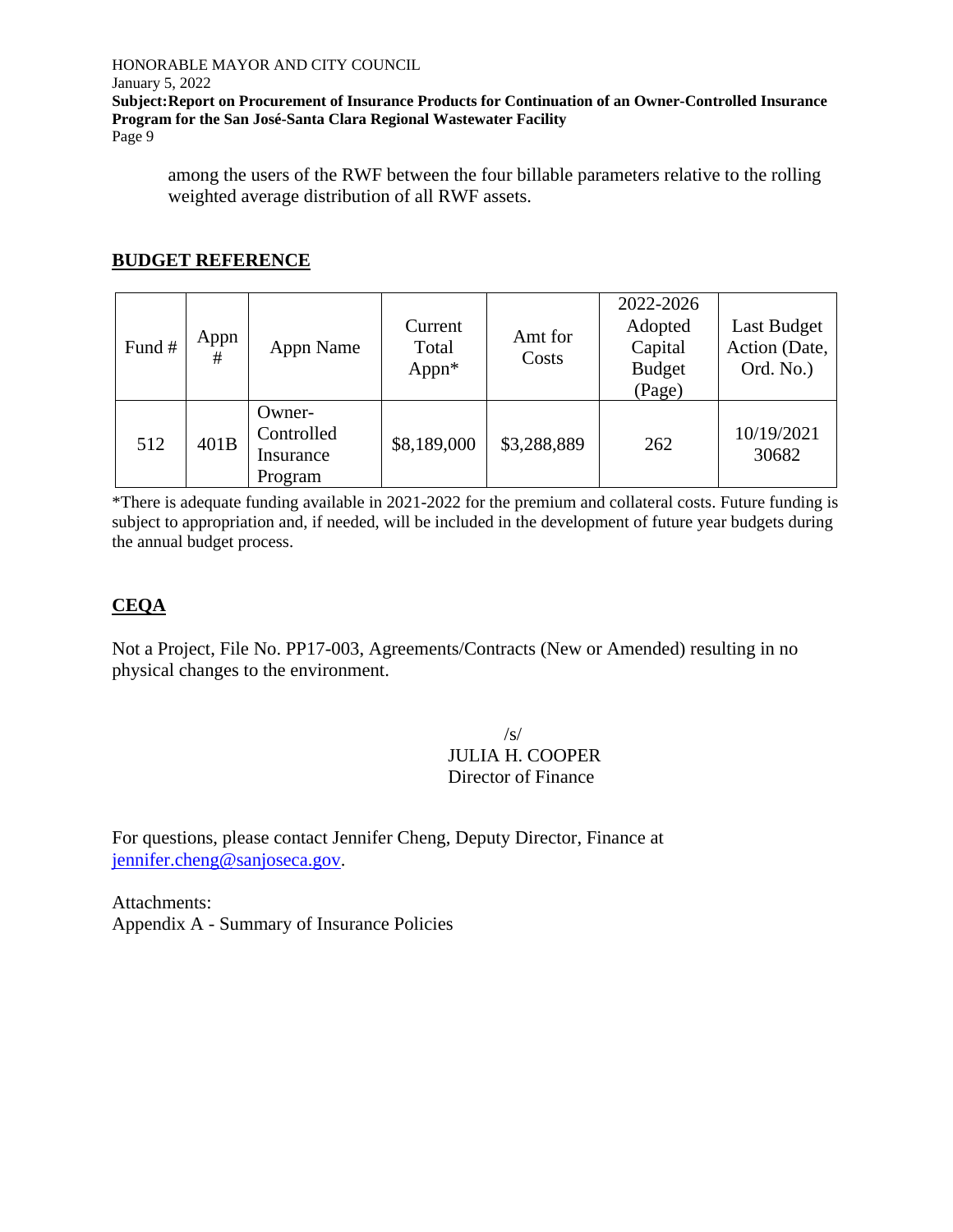# **APPENDIX A**

#### **1. GENERAL LIABILITY**

|                                                   | <b>OCIP PROGRAM</b><br>(71 MONTH TERM)                                                                                                                            |
|---------------------------------------------------|-------------------------------------------------------------------------------------------------------------------------------------------------------------------|
| Carrier                                           | Federal Insurance company                                                                                                                                         |
| Coverage and Deductible                           | \$2 million Per Occurrence                                                                                                                                        |
|                                                   | \$4 million Aggregate                                                                                                                                             |
|                                                   | \$250,000 Per Occurrence deductible                                                                                                                               |
|                                                   | \$375,000 Per Occurrence (clash deductible-combined deductible for same<br>occurrence filed against both workers' compensation and general liability<br>policies) |
|                                                   | \$2,559,411 (aggregate deductible for workers' compensation and general                                                                                           |
|                                                   | liability)                                                                                                                                                        |
| Fixed                                             | \$1,445,448                                                                                                                                                       |
| Premium                                           |                                                                                                                                                                   |
| <b>Estimated Taxes &amp; Fees</b>                 | Included                                                                                                                                                          |
| Program Rates                                     | Fixed Costs - \$4.7 per \$1,000 of Construction Values                                                                                                            |
|                                                   | Aggregated Deductible - \$8.24 per \$1,000 of Construction Values                                                                                                 |
| Optional TRIA premium                             | \$9,534                                                                                                                                                           |
| (recommended for purchase)                        |                                                                                                                                                                   |
| <b>Claim Handling Charges</b>                     | 1.07                                                                                                                                                              |
| Program Rates                                     | Fixed Costs: 80% (up to 20% return of premium for cancelled projects or<br>reduced construction values)<br>Aggregate Deductible: 100%                             |
| Total 5 Year Premiums (Including                  | \$1,554,802                                                                                                                                                       |
| <b>Estimated Taxes/Fees)</b>                      |                                                                                                                                                                   |
| Total 5 Year Collateral (Including<br>Taxes/Fees) | \$1,496,471                                                                                                                                                       |

#### **2. WORKERS' COMPENSATION**

|                              | <b>OCIP PROGRAM</b>                                                          |
|------------------------------|------------------------------------------------------------------------------|
|                              | (71 MONTH TERM)                                                              |
| Carrier                      | <b>Federal Insurance Company</b>                                             |
| Coverage and Deductible      | <b>Statutory Workers' Compensation</b>                                       |
|                              | \$1 million Per Occurrence (Employer Liability)                              |
|                              | \$250,000 Per Occurrence Deductible                                          |
|                              | \$375,000 Per Occurrence (clash deductible-for same occurrence filed against |
|                              | both workers' compensation and general liability policy)                     |
|                              | \$2,559,411 (aggregate deductible for workers' compensation and general      |
|                              | liability)                                                                   |
| Premium                      | Included with General Liability Policy                                       |
| Optional TRIA premium        | Included with General Liability Policy                                       |
| (recommended for purchase)   |                                                                              |
| Total (Including Taxes/Fees) | Included with General Liability Policy                                       |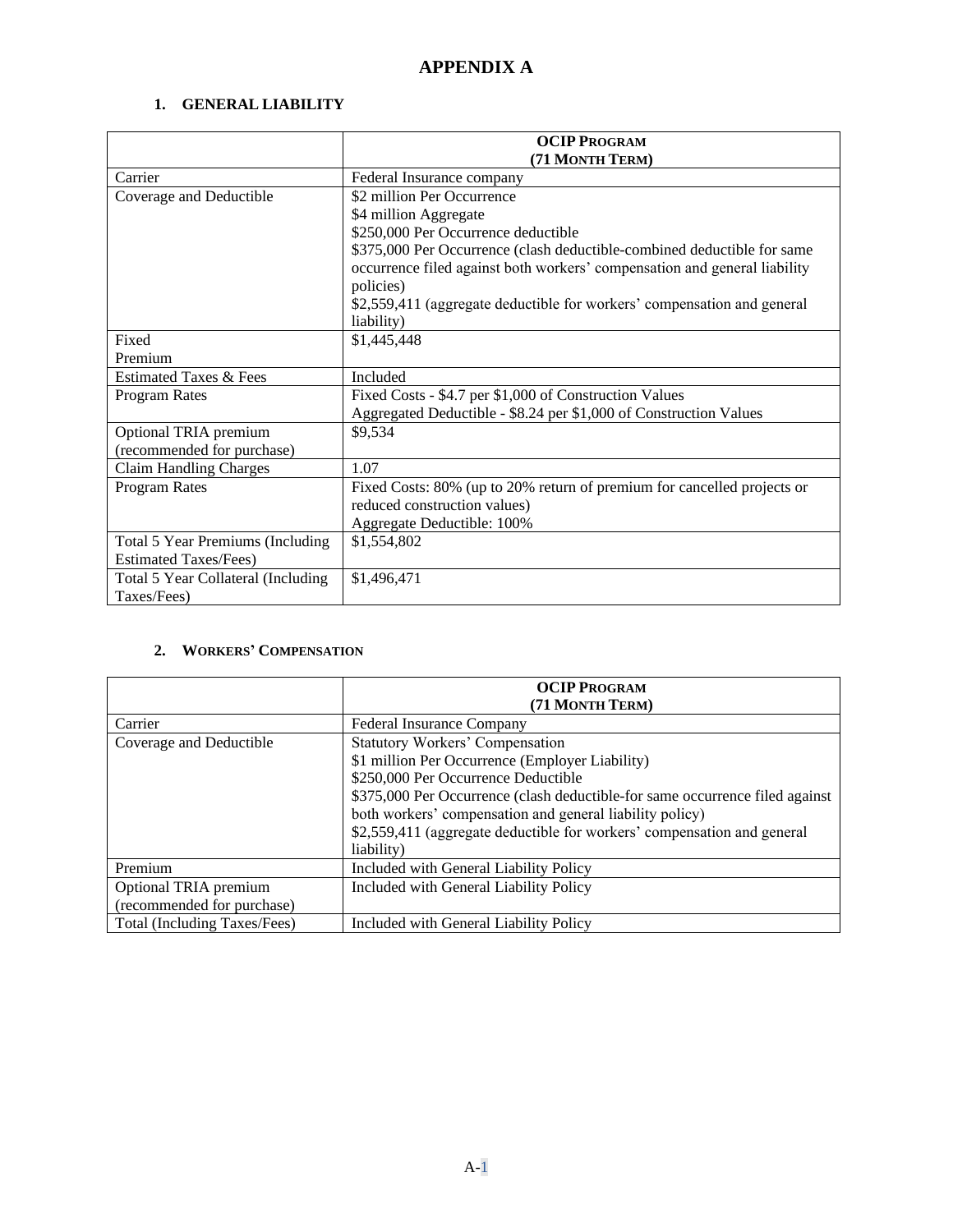#### **3. EXCESS LIABILITY**

|                                                     | <b>OCIP PROGRAM</b><br>(71 MONTH TERM)                                                                                                                                                                                                                                                                                                                                                                                                                           |
|-----------------------------------------------------|------------------------------------------------------------------------------------------------------------------------------------------------------------------------------------------------------------------------------------------------------------------------------------------------------------------------------------------------------------------------------------------------------------------------------------------------------------------|
| Carriers                                            | Allied World Assurance Company (\$10M over Commercial<br>$\bullet$<br>General Liability and Employer Liability)<br>Endurance Risk Solutions Assurance Company (\$15,000,000 over<br>$\bullet$<br>\$10,000,000)<br>Liberty Surplus Insurance Corporation (\$25,000,000 over<br>\$25,000,000)<br>Great American Assurance Company (\$25,000,000 over<br>٠<br>\$50,000,000)<br>Westchester Surplus Lines Insurance Company (\$25,000,000 over<br>٠<br>\$75,000,000) |
| Policy Type and Scope                               | Follows Form in Excess of the General Liability and Employers Liability<br>Occurrence Form-Defense Outside Policy Limits<br>Project Specific Program                                                                                                                                                                                                                                                                                                             |
| Premium                                             | \$1,678,330                                                                                                                                                                                                                                                                                                                                                                                                                                                      |
| Optional TRIA premium<br>(recommended for purchase) | \$17,145                                                                                                                                                                                                                                                                                                                                                                                                                                                         |
| Total (Including Taxes/Fees)                        | \$1,695,475                                                                                                                                                                                                                                                                                                                                                                                                                                                      |

## **4. BUILDER'S RISK**

|                                                     | <b>OCIP PROGRAM</b>                                                                                                                                                                                                                                                                          |
|-----------------------------------------------------|----------------------------------------------------------------------------------------------------------------------------------------------------------------------------------------------------------------------------------------------------------------------------------------------|
|                                                     | (24 MONTH TERM)                                                                                                                                                                                                                                                                              |
| Carrier                                             | <b>TBD</b>                                                                                                                                                                                                                                                                                   |
| Coverage and Deductible                             | Total replacement value of completed work for scheduled projects and<br>follows form to a Master Builder's Risk Policy for all risks<br>\$25 million sublimit for losses related to flood<br>Earthquake is excluded                                                                          |
|                                                     | Deductible TBD. <b>Note:</b> Deductibles have increased over the last several<br>years. Presently, the market is indicating a minimum of \$100,000 Per<br>Occurrence Deductible for all risks excluding flood<br>Flood Deductible TBD – generally expect a similar deductible to the present |
|                                                     | program at 5% minimum loss of total insured value with minimum of<br>\$250,000 deductible for flood                                                                                                                                                                                          |
| Fixed                                               | Calculated on a project by project bases with estimated total premiums, of                                                                                                                                                                                                                   |
| Premium                                             | \$906,000 based on estimated schedule of rates per \$100 construction value                                                                                                                                                                                                                  |
| Program                                             | Master Program with 2-year policy term that may be extended to cover on-<br>going projects at the end of 2-year term subject to underwriting approval                                                                                                                                        |
| Optional TRIA premium<br>(recommended for purchase) | Included in estimate of fixed premium                                                                                                                                                                                                                                                        |